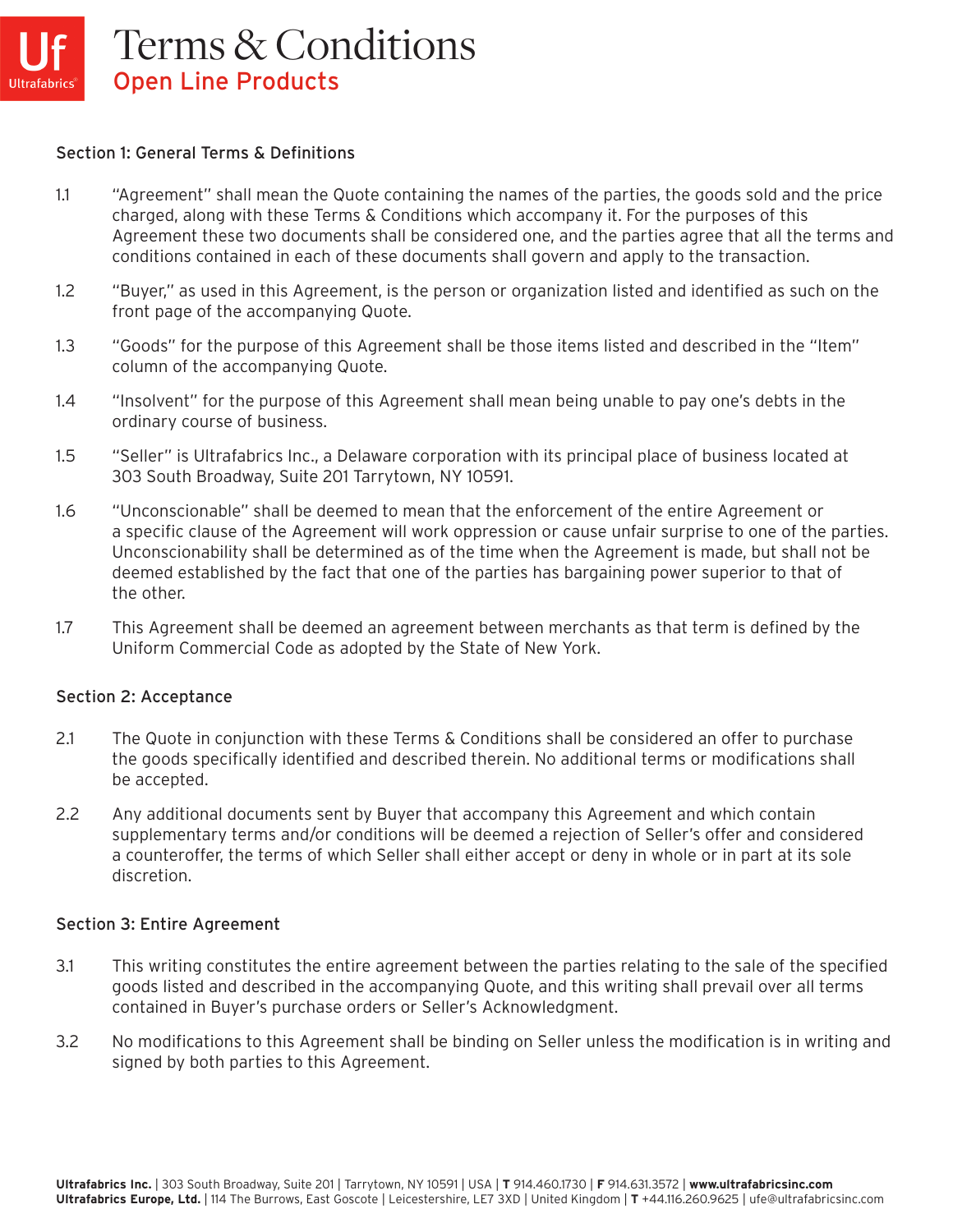## Section 4: General Obligations of the Parties

- 4.1 Seller shall transfer and deliver to Buyer goods that conform with those set forth in the accompanying Quote. All goods will be shipped F.O.B. Seller's facility as reflected in the accompanying Quote, and the place for delivery shall be Buyer's place of business as listed in the "Ship To" portion of said document. Seller shall have the option to deliver the goods in two or more installments as Seller shall elect, but Seller shall give Buyer five (5) days' written notice of any intention to make delivery in installments and of the schedule of deliveries to be made.
- 4.2 Buyer shall promptly forward payment to the Seller in accordance with the terms of this Agreement and accept from Seller all conforming goods.

# Section 5: Title & Risk of Loss

- 5.1 For all domestic transactions, unless otherwise stated on the front of the accompanying Quote, title to, and all risk of loss, injury or destruction to the goods, shall be borne by Buyer from the point Seller delivers the goods to the carrier for shipment. Any such loss, injury, or destruction shall not release Buyer from any obligation under this Agreement.
- 5.2 Buyer may, at its own expense, purchase insurance from the shipping carrier selected by Seller which covers the value of the goods should they be damaged or lost in transit. Upon Buyer's request, Seller shall obtain from the carrier and furnish to Buyer the estimated cost to procure said insurance.

# Section 6: Payment

- 6.1 No shipment to Buyer of any goods covered by this Agreement shall be made until Seller receives full payment for the goods by cash, check, or certified funds. If Buyer makes payment by non-certified check, shipment of the goods will not occur until the check is honored by the drawee bank or other financial institution and the payment is remitted to Seller's bank or other financial institution. Failure to tender payment as required shall constitute a breach of this Agreement and justify Seller's withholding or stopping delivery of the goods.
- 6.2 Buyer may request that a credit line be established for its benefit, the terms and approval of which shall be decided at Seller's sole discretion. Buyer agrees to furnish to Seller upon demand any requested financial and credit information pertaining to the Buyer's business enterprise for the establishment and/or continuation of any credit line.

# Section 7: Right of Inspection

- 7.1 Buyer shall have seven (7) business days to inspect the goods commencing from the date of their arrival at Buyer's facility. Any objection to the condition, quality, grade, or general conformity of the goods must be made in writing and received by Seller within said time period. Said writing must specify in detail the basis of Buyer's objection and advise of its intention to accept or reject the goods in their present form. The failure of Buyer to comply with these conditions shall constitute irrevocable acceptance of the goods by Buyer.
- 7.2 Upon Seller's receipt of notification from Buyer of its rejection of non-conforming goods, Buyer shall wait for Seller to provide it with instructions regarding their disposal which shall be given in a reasonable time, but shall in no event exceed six (6) weeks. Buyer may not return goods unless written authorization is received from Seller. Parties acknowledge that the goods are not perishable and are of such kind that they will not decline in value. If Seller fails to give instructions to Buyer regarding the disposition of rightfully rejected goods within said six (6) week period, Buyer shall have the right to either: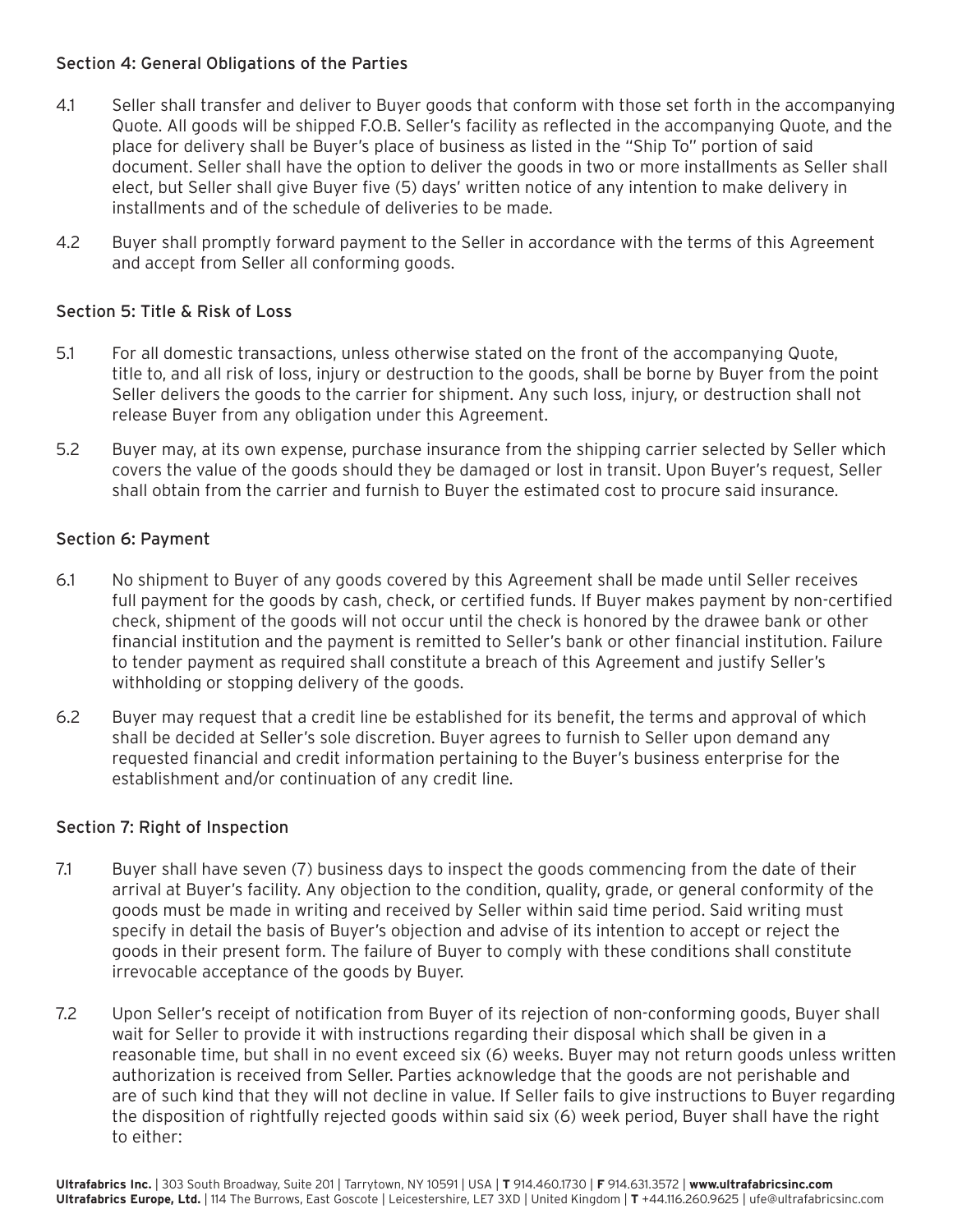(i) store the goods for the account of Seller; or

- (ii) ship the rejected goods back to the Seller at the expense of Seller.
- 7.3 Seller shall have six (6) weeks to cure any objection raised by Buyer due to receipt of defective and/or non-conforming goods before Seller incurs any liability to Buyer.
- 7.4 Any use of the goods, including, but not limited to, the cutting of the material, shall be deemed and construed as an acceptance of the goods and as conclusive evidence that the goods are as represented unless Buyer receives written authorization from Seller before doing so.
- 7.5 If Buyer has accepted the goods tendered under this Agreement in any manner described in these Terms & Conditions, or prescribed pursuant to Section 2-606 of the Uniform Commercial Code as adopted by the State of New York, Buyer shall have no right to revoke its acceptance of the goods.

# Section 8: Assignment & Delegation

- 8.1 Seller may, at its sole option and without the Buyer's consent, assign or delegate any of its rights or obligations under this Agreement and such assignment or delegation in itself shall not be sufficient grounds for any legal claim or action by Buyer.
- 8.2 Buyer shall have a right to assign its rights or delegate its performance under this Agreement only after first obtaining the written consent of the Seller. Buyer acknowledges that Seller has a substantial interest in having Buyer perform or control the acts required by this Agreement and that any unauthorized assignment or delegation would increase the burden or risk involved and would impair its chance of obtaining performance and/or payment. Any assignment or delegation by Buyer without the express authorized consent of Seller shall be considered a material breach of this Agreement.

## Section 9: Nondisclosure

- 9.1 Each party agrees to regard as highly confidential all information developed by or communicated to it in the course of or in connection with its performance under this Agreement. Each party agrees that it will not, without the prior express and written consent of the other party, make any oral or written disclosures of any such confidential information, either during or after the term of this Agreement. However, such information may be disclosed to employees of the parties and other authorized persons who may be designated to perform work pursuant to this Agreement.
- 9.2 The parties further agree that all data, drawings, specifications or other technical information furnished directly or indirectly, in writing or otherwise, to each other pursuant to this Agreement, shall in no event become the property of the other party and shall be used only in fulfilling the obligations imposed by the Agreement and shall not be duplicated or disclosed to others or used in whole or in part for any other purpose.

### Section 10: Trademarks & Patents

10.1 Buyer has no knowledge of any trademark or patent rights that third parties may claim in the goods. Seller makes no warranty with respect to the freedom of the goods from claims of infringement by third parties arising from trademark, patent or other property rights in the goods covered.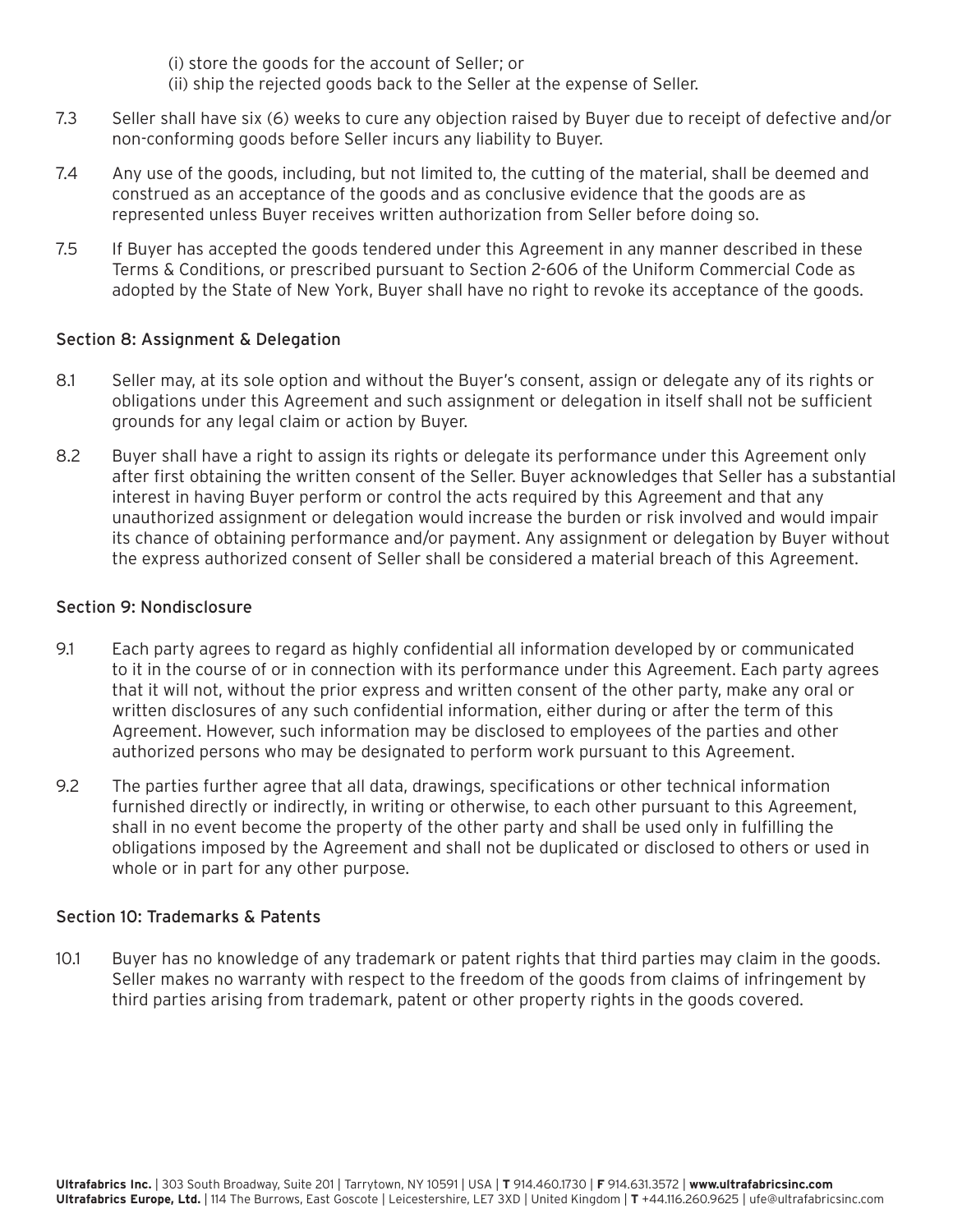10.2 Buyer agrees to indemnify and defend Seller and hold Seller harmless from all legal expenses that may be incurred, as well as all damages and costs that may finally be assessed against Seller, in any action for patent or trademark infringement for which Seller becomes liable as a consequence of manufacturing the goods covered by this Agreement in conformity with specifications and detailed designs furnished by Buyer.

### Section 11: Casualty to Goods

If there is casualty to the goods covered under this Agreement which occurs without fault to either party (including negligence and willful misconduct) and before risk of loss has passed to Buyer, then:

- a) If the loss is total, the contract is avoided;
- b) If the loss is partial or the goods have so deteriorated as to no longer conform to the Agreement, Buyer may demand inspection and either
	- (i) treat the Agreement as avoided; or
	- (ii) accept the goods with due allowance from the contract price for the deterioration or the deficiency in quantity, the sum of which must be mutually agreed to between the parties.

#### Section 12: FORCE MAJEURE

- 12.1 Seller shall not be liable for any delay or non-delivery directly or indirectly resulting from, in whole or in part, any foreign or domestic laws or regulations, embargoes, seizure, act of God, civil or military authority, insurrection, war or the adoption or enactment of any law, ordinance, regulation, ruling or order directly or indirectly rendering impossible or impractical production or delivery of goods under this Agreement, lack of the usual means of transportation, fires floods, severe weather, explosions, epidemics, quarantine restrictions, strikes, inability to obtain necessary labor, materials, or manufacturing facilities or other accident, contingency or condition beyond Seller's reasonable control including such delay or non-delivery to Seller by the manufacturer of the goods resulting from any such event, accident, contingency or condition.
- 12.2 If any delivery under this Agreement is suspended or delayed by reason of any one or more of the occurrences or contingencies described above, then any and all deliveries so suspended or delayed shall, at Seller's option, be made after such event or condition has ceased to exist.

#### Section 13: Warranties

13.1 Seller warrants that the goods covered under this Agreement shall be free from any defects in materials or workmanship for the period of time set forth in the schedule immediately below. This warranty is non-transferable and is limited to the original Buyer. This warranty does not cover claims for conditions or damages caused by shipping, abuse, accidents, alterations, misuse, neglect, reverse crocking/dye transfer, normal wear and tear, or other physical damage, or from failure to exercise due care in the measurement, installation, cleaning, or maintenance of the fabric. This warranty also does not cover claims for scuffs, scratches, scrapes, tears and abrasive or excessive wear and will not cover claims for damage due to repair, alteration, or modification of the product by anyone other than Seller, unless such repair, alteration or modification is authorized by Seller in writing.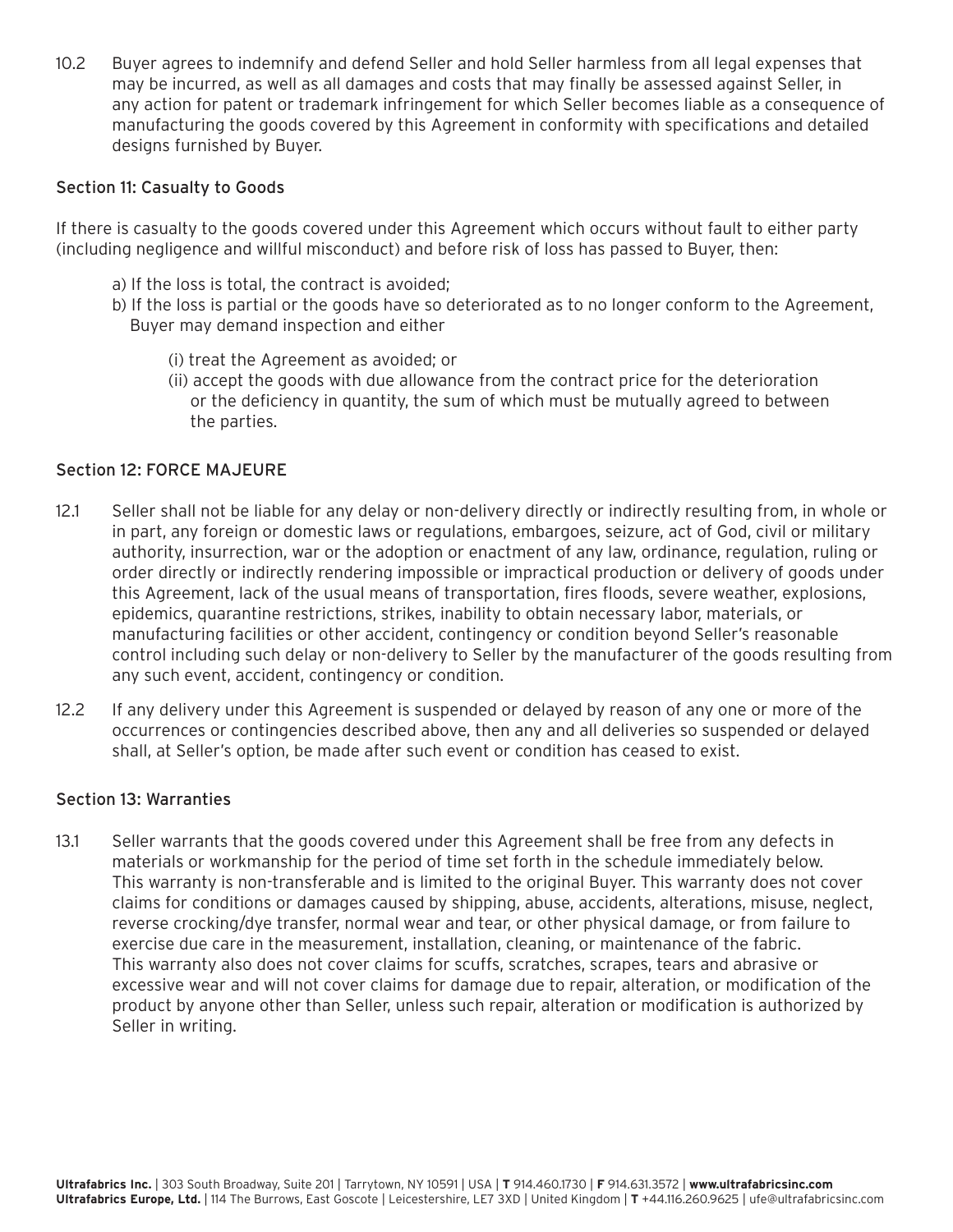## Warranty Schedule

| Product                                                                          | Application                                                                                     | <b>Warranty Period</b><br>(From Date of Shipment) |
|----------------------------------------------------------------------------------|-------------------------------------------------------------------------------------------------|---------------------------------------------------|
| Uf Select Products                                                               | All Applications                                                                                | 2 Years                                           |
| All Non-Uf Select Products<br>OR<br>All Other Products Exclusive of Uf<br>Select | Aircraft, Rail, or Vertical Solutions 2 Years<br>(e.g. Cubical Walls, Vertical Panels,<br>etc.) |                                                   |
| All Non-Uf Select Products                                                       | All Other Applications                                                                          | 5 Years                                           |

- 13.2 If a sample was provided to Buyer prior to its execution of this Agreement, Seller warrants that the goods ordered and delivered shall conform to said sample in respect to color, texture, and pattern, with the exception of slight variations that typically occur in the materials' production and that are commercially acceptable and in accordance with usage of trade.
- 13.3 To obtain performance of any obligation under this warranty, Buyer must immediately contact Seller upon the discovery that it has a warranty claim under the provisions of this Agreement. Buyer must comply with all instructions of the Seller in processing its warranty claim, including, but not limited to, providing Seller with all documentation and material it requests within thirty (30) days. Buyer's failure to comply with any request made by Seller within said time period shall be deemed an abandonment of its warranty claim and bar Buyer from making any future warranty claims with respect to those goods. Replacement material provided by Seller in accordance with this warranty shall be warranted only for the remainder of the original product warranty period.
- 13.4 THE WARRANTY PRINTED ABOVE IS THE ONLY WARRANTY APPLICABLE TO THIS PURCHASE. ALL OTHER WARRANTIES, EXPRESS OR IMPLIED, INCLUDING, BUT NOT LIMITED TO, THE IMPLIED WARRANTIES OF MERCHANTABILITY, FITNESS FOR A PARTICULAR PURPOSE, AND THOSE ARISING FROM COURSE OF DEALING ARE DISCLAIMED. Some States do not allow limitations on implied warranties, so the above limitation may not apply to you, but nevertheless any claim for breach of an implied warranty in those States which do not permit their disclaimer shall be governed by the terms contained in Paragraph 13.5 directly below.
- 13.5 It is understood and agreed that Seller's liability and Buyer's sole remedy under this warranty is to provide replacement goods without charge. Defective products will only be replaced after Seller has inspected the goods in question and determined that they are defective. Seller shall not be responsible for any other costs associated with the replacement of the defective goods, including, without limitation, the costs associated with measuring or with the labor to have the defective material removed/replaced. IN NO EVENT SHALL SELLER BE LIABLE FOR ANY INDIRECT, SPECIAL, INCIDENTAL, CONSEQUENTIAL OR SIMILAR DAMAGES (INCLUDING, BUT NOT LIMITED TO, LOST PROFITS OR REVENUE, INABILITY TO USE THE PRODUCT OR OTHER ASSOCIATED PRODUCTS/ EQUIPMENT, THE COST OF SUBSTITUTE EQUIPMENT, AND CLAIMS BY THIRD PARTIES) RESULTING FROM THE USE OF THIS PRODUCT.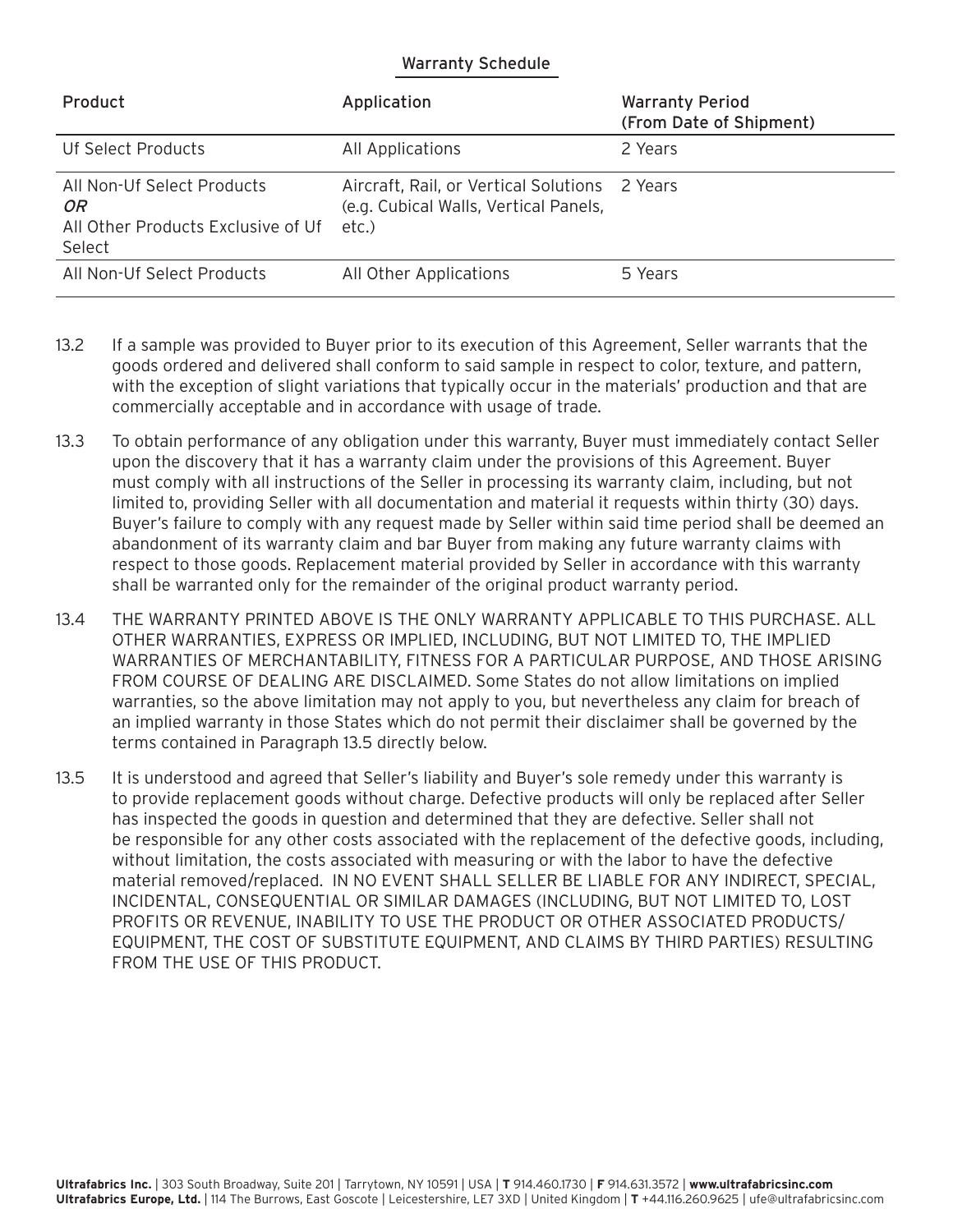## Section 14: Limitation of Remedies

- 14.1 If Buyer becomes insolvent as that term is defined in this Agreement, or files for protection under applicable bankruptcy laws, whether voluntary or involuntary, Seller may refuse to ship the goods covered by this Agreement except for those paid for in cash or by certified funds. Seller may also stop delivery of goods in transit. Seller shall also be entitled to reimbursement for the reasonable and proper cancellation charges it accrues as a result of Buyer's insolvency.
- 14.2 Should Seller fail to make delivery, or otherwise breaches or repudiates this Agreement, Buyer's sole remedy for any and all losses or damages shall be limited to the recovery of the difference between the contract price and the market price as provided in Section 2-712 of the Uniform Commercial Code as adopted in the jurisdiction governing this Agreement. IT IS UNDERSTOOD AND AGREED THAT SELLER'S LIABILITY WHETHER IN CONTRACT, IN TORT, UNDER ANY WARRANTY, IN NEGLIGENCE OR OTHERWISE, SHALL NOT EXCEED THE RETURN OF THE PURCHASE PRICE PAID BY BUYER AND UNDER NO CIRCUMSTANCES SHALL SELLER BE LIABLE FOR SPECIAL, INDIRECT, INCIDENTAL OR CONSEQUENTIAL DAMAGES (INCLUDING, BUT NOT LIMITED TO, LOST PROFITS OR REVENUE, INABILITY TO USE THE PRODUCT OR OTHER ASSOCIATED PRODUCTS/ EQUIPMENT, THE COST OF SUBSTITUTE EQUIPMENT, AND CLAIMS BY THIRD PARTIES). THE PURCHASE PRICE STATED IN THIS AGREEMENT IS GIVEN IN CONSIDERATION IN LIMITING SELLER'S LIABILITY. NO ACTION, REGARDLESS OF FORM, ARISING OUT OF THE TRANSACTIONS UNDER THIS AGREEMENT MAY BE BROUGHT BY BUYER MORE THAN TWO (2) YEARS AFTER THE CAUSE OF ACTION HAS ACCRUED AS DEFINED AND DESCRIBED IN MORE DETAIL IN PARAGRAPH 14.3 DIRECTLY BELOW.
- 14.3 For the purposes of this Agreement, a cause of action for the breach of this Agreement shall accrue when the breach occurs, whether or not the parties are aware of the breach at that time. For breach of warranty claims, the cause of action shall accrue on tender of the goods.
- 14.4 Should Buyer default in any provision of this Agreement, including any extensions of or amendments mutually entered into between the parties, Seller shall have the right to declare the unpaid balance of the purchase price immediately due and owing.

# Section 15: Termination

Except in case of an actual breach of an obligation or duty under this Agreement, or as otherwise provided under this Agreement, neither party shall have the power to terminate this Agreement unilaterally; both parties must act together to terminate this Agreement and termination may be accomplished only by a writing signed by both parties.

# Section 16: Liability

Buyer shall indemnify and defend Seller, its subsidiaries and affiliates and their respective officers, directors, employees and agents ("Indemnities") from and against all liabilities, claims, damages, penalties, fines, forfeitures, suits and expenses incident thereto (including costs of defense and reasonable attorneys' fees), which Indemnities may incur, become responsible for, or pay out as a result of any third-party claims under theories of tort, product liability, negligence, warranty, contract, or statute, arising out of the use, storage, sale, processing or other disposition the goods covered by this Agreement after their delivery to Buyer.